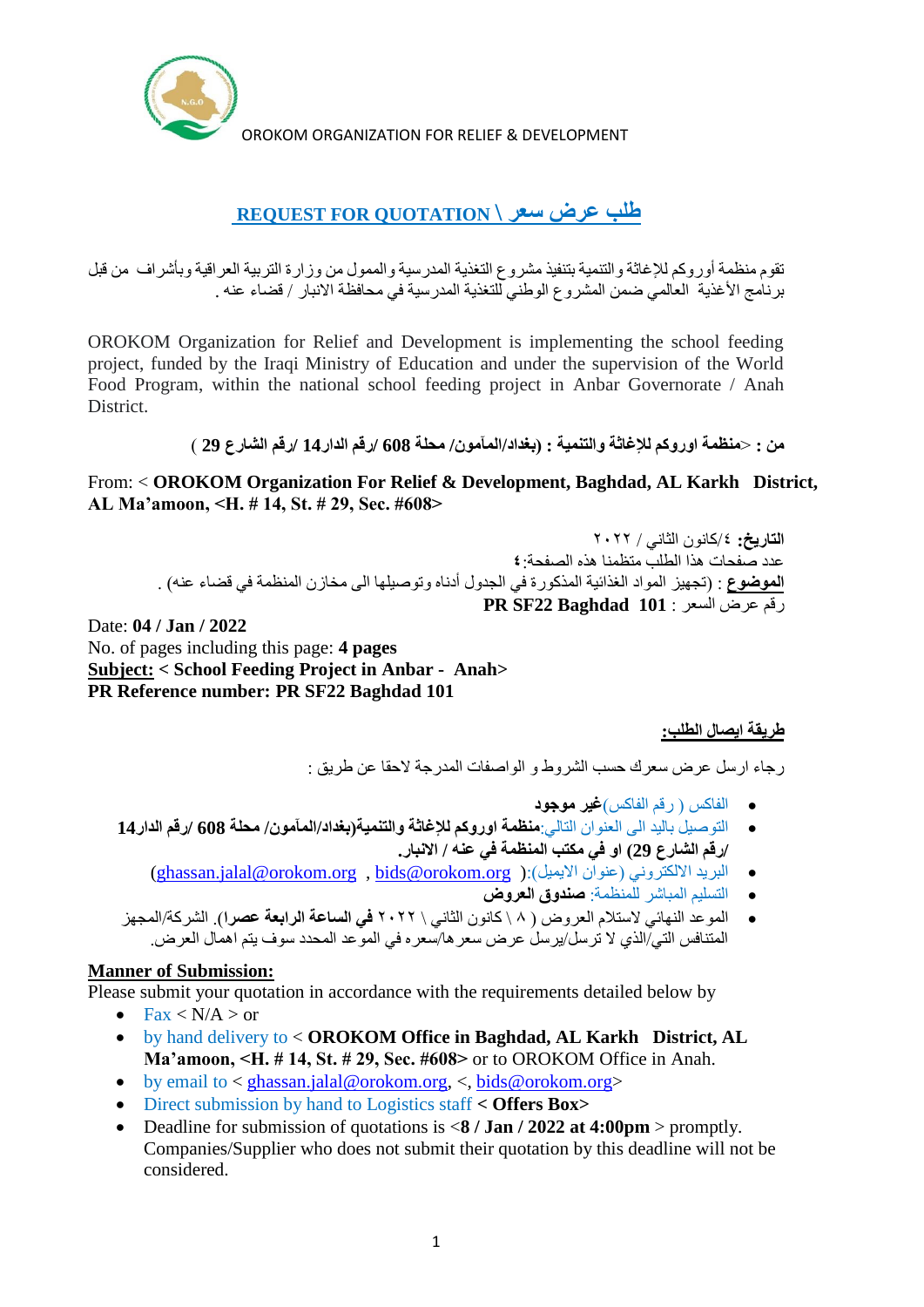

**المتطلبات :**

ان منظمة اوروكم لإلغاثة والتنمية تدعوكم لتزويدنا بعرض سعر) تجهيز المواد الغذائية المذكورة في الجدول أدناه وتوصيلها الى مخازن المنظمة في قضاء عنه) كمافي الكشف المرفق:

#### **Requirements:**

The office of the OROKOM Organization For Relief & Development invites your company to make a firm offer for the following items:

Goods: Items **(as it shown in the below table).**

| السعر الكل <i>ي </i><br>(دينار عراقي)<br><b>Total Price</b><br>in IQD | الكمية التخمينية<br>/ الكلية<br><b>Total</b><br><b>Estimated</b><br><b>QTY</b> | سعر الوحدة<br>(دينار<br>عراق <i>ي</i> )<br><b>Unit Price</b><br>In IQD | الوحدة<br>Unit:      | المواصفات<br><b>Specifications:</b> | النوع<br>Type: | المادة<br>Items:                                                         | ت            |
|-----------------------------------------------------------------------|--------------------------------------------------------------------------------|------------------------------------------------------------------------|----------------------|-------------------------------------|----------------|--------------------------------------------------------------------------|--------------|
|                                                                       | 251740                                                                         |                                                                        | قطعة<br><b>Piece</b> | 80-100 غرام<br>gm                   | حجري           | صمون \<br><b>Bread</b>                                                   | $\mathbf{1}$ |
|                                                                       |                                                                                |                                                                        |                      |                                     |                | المجموع (دينار<br>عراق <i>ي</i> )<br><b>Total Price In</b><br><b>IQD</b> |              |

**-1** المواصفات:**حسب المواصفات المذكورة في الكشف المرفق وذات نوعية جيدة**

**-2** الكمية:**حسب االحتياج**

**-3** مكان التوصيل:**مخازن اوروكم في عنه.**

Specifications: **As it shown in the above table.** Quantity: **As it needed.**  Delivery location: **OROKOM Warehouse / Anbar– Anah**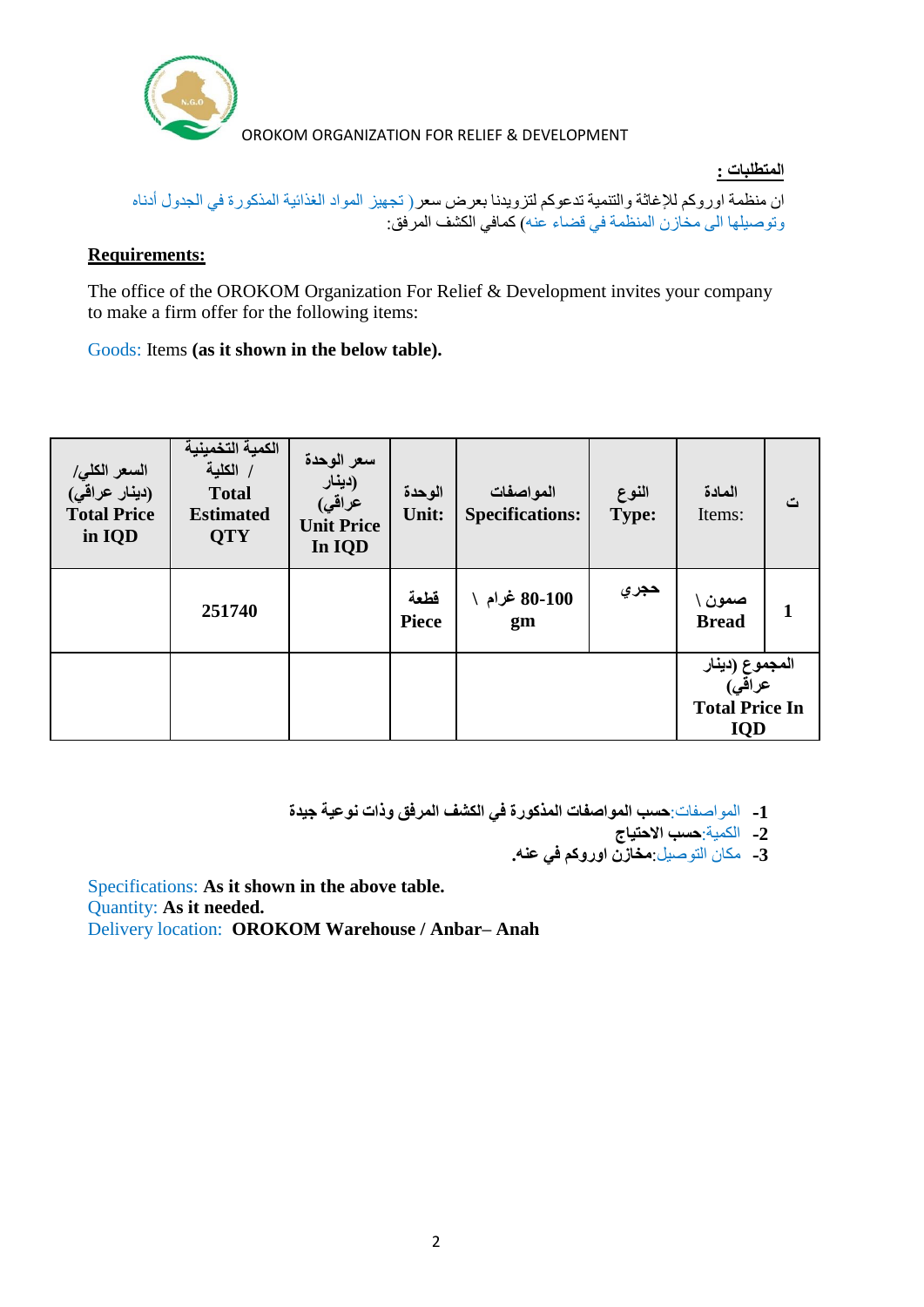

#### **عرض السعر يجب ان يوضح الفقرات التالية**:

- نوع العملة النقدية**:) سعر الفقرة المجهزة يجب ان يكون بالدينار العراقي**(
- تكاليف التوصيل: المجهز مسؤل عن توصيل المواد الى مخزن المنظمة في عنه.
	- السعرالنهائي بعد الخصم.
	- جدول تسليم دقيق. حسب طلب المنظمة
		- صالحية العرض.
		- مسؤولية الخلل وفترة الضمان.
- مواصفات مفصلة اضافية )اذا كانت تختلف عن المواصفات المنصوص عليها (.
- يجب تجهيز المواد المذكورة أعاله ولمدة اسبوعين ولمدة 4 اشهر إلى مخازن المنظمة في قضاء عنه.
- أن الكمية المطلوبة هي كمية على المجهز ضمان توفير المواد المذكورة في الجدول أعاله خالل فترة التجهيز علماً تخمينية مع ضمان ثبات السعر في حالة تغير الكمية.
- في حالة وجود تاريخ الصالحية للمواد المذكورة اعاله، يجب ان التقل صالحية هذه المواد عن 6 اشهر من تاريخ التسليم.
	- مدة العقد 5 اشهر او اقل من تاريخ توقيعه.

Your quotation should clearly indicate the following;

- Currency of offer: (the price of the supplying items should be in IQD )
- Transport cost up to delivery place: The supplier will be Responsible for transportation of items to OROKOM warehouse, location (Anbar – Anah)
- Net price after deduction of discounts:
- Confirmed delivery schedule: Depending on OROKOM need
- Validity of the offer:
- Defects liability and guarantee period:
- Detailed specifications (if different from stipulated specifications):
- The above-mentioned materials must be prepared for a period of two weeks and for a period of 4 months to the organization's warehouses in the Anah district.
- The supplier must ensure the availability of the Items mentioned in the above table during the processing period, bearing in mind that the required quantity speculative with the guarantee of price stability in the event of a change speculative with the guarantee of price stability in the event of a change in quantity.
- The above-mentioned materials have an expiration date, the validity of these materials must not be less than 6 months from the date of delivery.
- The duration of the contract is 5 months OR Less from the date of its signing.